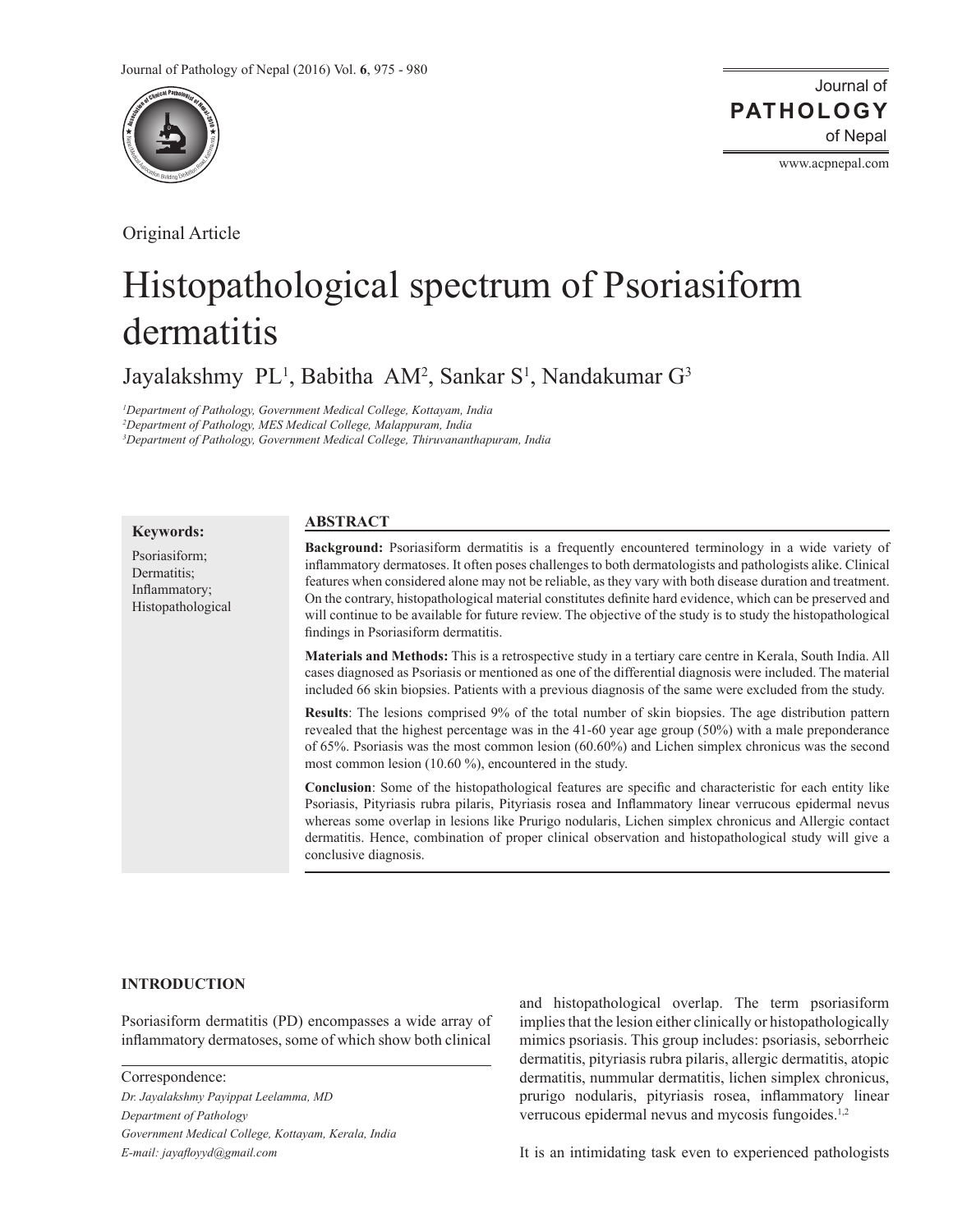| Age group(yrs) | <b>Psoriasis</b> | $LSC^*$    | $PN+$                    | PR <sup>#</sup>          | <b>OTHERS</b>            | <b>Total</b> |
|----------------|------------------|------------|--------------------------|--------------------------|--------------------------|--------------|
| < 20           | 2(5%)            | -          | $\overline{\phantom{a}}$ | $\overline{\phantom{a}}$ | 2(18%)                   | 4(6%)        |
| $20 - 40$      | $5(12.5\%)$      | 2(29%)     | $\overline{\phantom{a}}$ | $3(100\%)$               | $\overline{\phantom{a}}$ | 10(15%)      |
| $41 - 60$      | $24(60\%)$       | 5(71%)     | $4(80\%)$                | $\overline{\phantom{a}}$ | 5(45%)                   | 38(58%)      |
| >60            | $9(22.5\%)$      | -          | $1(20\%)$                | $\overline{\phantom{a}}$ | 4(37%)                   | 14(21%)      |
| <b>Total</b>   | $40(100\%)$      | $7(100\%)$ | $5(100\%)$               | $18(35.3\%)$             | $11(100\%)$              | $66(100\%)$  |

**Table 1: Distrubution of Psoriasiform dermatitis according to age**

\* Lichen simplex chronicus; †Prurigo nodularis; ǂPityriasis rosea

| <b>Disease</b>             | Male $(\% )$ | Female $(\% )$ | <b>Total</b> |  |
|----------------------------|--------------|----------------|--------------|--|
| <b>Psoriasis</b>           | 30(75%)      | 10(25%)        | $40(100\%)$  |  |
| $LSC^*$                    | 2(29%)       | 5(71%)         | $7(100\%)$   |  |
| Prurigo nodularis          | $4(80\%)$    | $1(20\%)$      | $5(100\%)$   |  |
| Pityriasis rubra pilaris   | $2(40\%)$    | $3(60\%)$      | $5(100\%)$   |  |
| <b>Allergic dermatitis</b> | $0(0\%)$     | $4(100\%)$     | $4(100\%)$   |  |
| Pityriasis rosea           | $3(100\%)$   | $0(0\%)$       | $3(100\%)$   |  |
| <b>ILVEN†</b>              | $2(100\%)$   | $0(0\%)$       | $2(100\%)$   |  |
| <b>Total</b>               | 43(65%)      | 23(35%)        | $66(100\%)$  |  |

\* Lichen simplex chronicus ; † Inflammatory linear epidermal nevus

to give a precise diagnosis every time and one relies heavily on clinical correlation.3 However, it is possible to assign specific diagnoses in most cases with a logical and systematic histopathological approach.<sup>3</sup> A definitive histopathological diagnosis goes a long way in the treatment of such inflammatory dermatoses.

Major reaction patterns in inflammatory skin disease are Lichenoid reaction, Psoriasiform reaction, Spongiotic reaction, Vesiculo-bullous reaction, Granulomatous reaction and Vasculopathic reaction. The present study lays emphasis on histopathological features of Psoriasiform dermatitis.

#### **MATERIALS AND METHODS**

The study was conducted in a tertiary care centre in Kerala, South India, over a period of one year from January 2008 to December 2008. Ethical clearance was obtained from the institutional review committee. All cases of skin biopsy with a clinical diagnosis of Psoriasis or Psoriasis given as one of the differential diagnoses were included in the study. The material included 66 skin biopsies. Patients with a previous diagnosis of the same were excluded from the study. The slides and blocks were retrieved from the archives and multiple serial sections were taken for each biopsy and stained with routine haematoxylin and eosin stain. The important histopathological features observed were subsequently noted on a proforma. The different microscopic features were compared between the cases. Statistical analysis was performed wherever necessary using Excel.

#### **RESULTS**

The present study is a comprehensive analysis of 66 cases of PD which constituted 9% of the 590 skin biopsies received at the centre over a period of one years. Age distribution of the study group is given in Table 1. The maximum number of cases of PD, 38 out of 66 (58%), were in the age range of 41-60 years and the least number of cases, 4 out of 66 (6%), were in the youngest age range of < 20 years. In Table 2, the sex distribution pattern revealed that most of the cases of PD, 43 out 66 (65%), were males as compared to females  $(35\%)$ .

Distribution of PD as per histopathology is shown in Table 3. The most common diagnosis found on histopathology was Psoriasis. It constituted 40 out of 66 cases (60.60%). Histopathological pattern of Psoriasis is given in Table 4. Histological features commonly seen were hyperkeratosis, parakeratosis, even psoriasiform hyperplasia, Munro microabscess, spongiform pustule of Kogoj, suprapapillary thinning of epidermal plates, hypogranulosis, dilated capillaries in papillary dermis and dermal inflammation. (fig.1-2)

Lichen simplex chronicus (LSC) constituted the second most common diagnosis with 7 out of 66 cases (10.60%). The most common features observed were hyperkeratosis, diffuse parakeratosis, uneven psoriasiform hyperplasia with supra papillary thickening and perivascular lymphocytic infiltrate in dermis. (fig.3) Five cases (7.57%) belonged to the category of Prurigo nodularis (PN). The features noted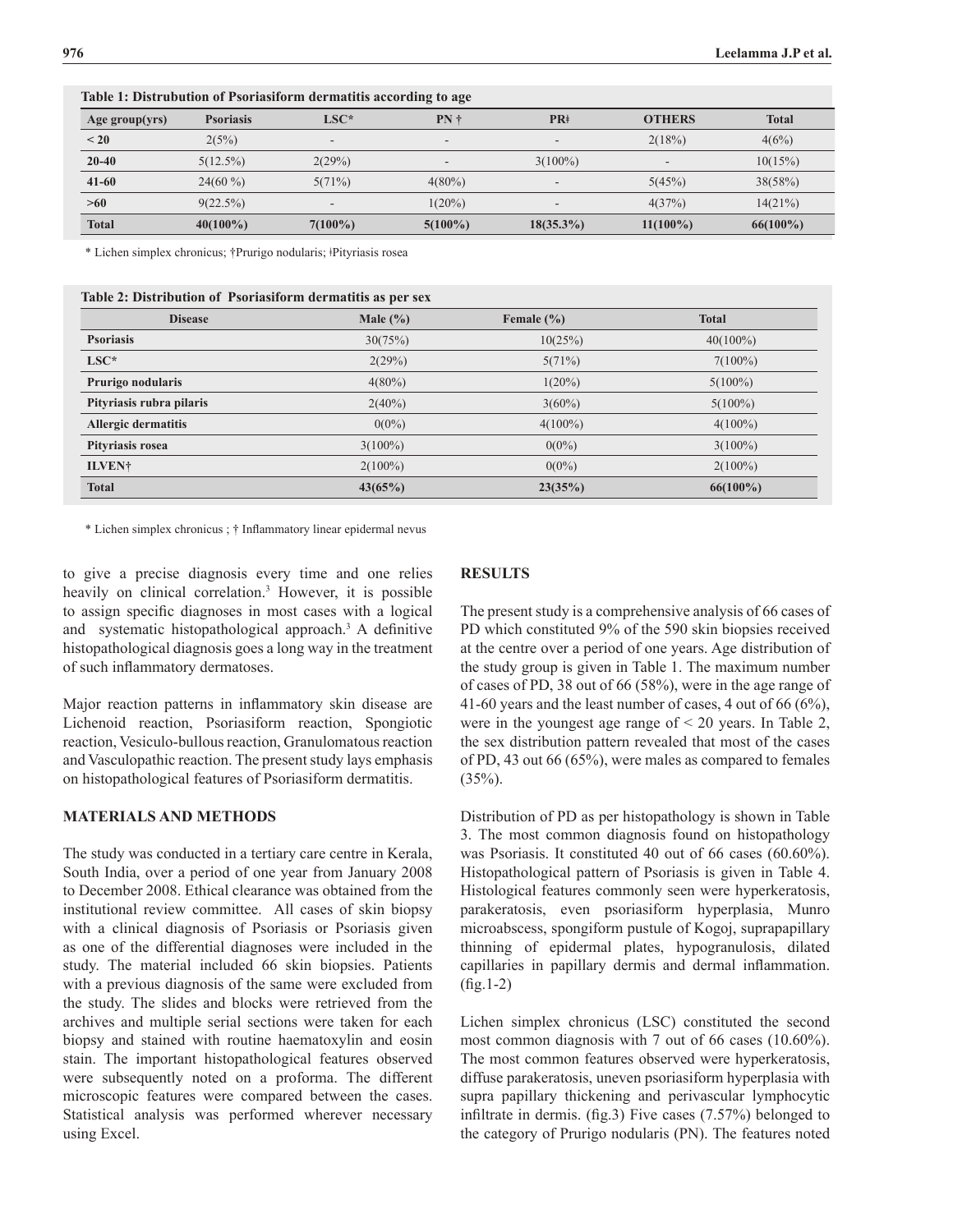| <b>S.N.</b>    | <b>Histopathological</b><br>diagnosis | <b>Number of cases</b><br>(%) |  |
|----------------|---------------------------------------|-------------------------------|--|
| 1              | Psoriasis                             | $40(60.60\%)$                 |  |
| $\overline{2}$ | Lichen simplex chronicus              | $7(10.60\,\%$ )               |  |
| 3              | Prurigo nodularis                     | $5(7.57\%)$                   |  |
| $\overline{4}$ | Pityriasis rubra pilaris              | $5(7.57\%)$                   |  |
| 5              | Allergic contact<br>dermatitis        | $4(6.06\%)$                   |  |
| 6              | Pityriasis rosea                      | $3(4.54\%)$                   |  |
| 7              | ILVEN <sup>*</sup>                    | $2(3.03\%)$                   |  |
|                | <b>Total</b>                          | 66 $(100\%$                   |  |

\*Inflammatory linear epidermal nevus

were compact orthokeratosis with parakeratosis, uneven psoriasiform hyperplasia and focal hypergranulosis. (fig.4)

Five cases (7.57%) belonged to the category of Pityriasis rubra pilaris (PRP). Follicular plugging, focally thin granular layer, parakeratosis alternating with orthokeratosis, uneven psoriasiform hyperplasia with short and broad rete ridges and perivascular lymphocytic infiltrate were the common features noted. (fig.5) One case showed perifollicular infiltrate of lymphocytes. Four cases (6.06%) showed features of Allergic contact dermatitis with uneven psoriasiform hyperplasia, mild spongiosis, thick suprapapillary plate and perivascular lymphocytic infiltrate in dermis. (fig.6)

Three cases (4.54%) showed features of Pityriasis rosea (PR) with hyperkeratosis, absent granular cell layer, uneven psoriasiform hyperplasia, extravasated erythrocytes in upper dermis and homogenous papillary collagen. (fig.7) Two cases (3.03%) showed features of Inflammatory linear verrucous epidermal nevus (ILVEN) with alternating depressed foci of orthokeratosis with preserved granular layer, elevated foci of parakeratosis with absent granular layer, uneven psoriasiform hyperplasia with elongated rete ridges and papillomatosis. (fig.8). Dermis showed perivascular mononuclear inflammatory infiltrate.

### **DISCUSSION**

Histologically, psoriasiform reaction pattern is defined as the presence of epidermal hyperplasia with elongation of rete ridges in a regular manner. The presence of evenly elongated, thin rete ridges with equally long dermal papillae can imply only one condition, i.e., psoriasis.<sup>3</sup> All other diseases exhibit an uneven psoriasiform pattern, i.e., rete ridges are of uneven lengths and thickness with thick suprapapillary plates.3 According to Ackerman et al, psoriasiform pattern forms a major subset of perivascular dermatitis, the largest group of inflammatory skin diseases.<sup>4</sup>

Psoriasis, the prototype of PD, is a genetically determined, inflammatory and proliferative disease of the skin characterized by dull red, sharply demarcated scaly plaques.<sup>5</sup> The two clinical signs, Auspitz's sign and the Grattage test have been described as pathognomonic of psoriasis by Hellgren et al.<sup>6</sup> Regular epidermal hyperplasia, dilated blood vessels in papillary dermis and presence of Munro microabscess and/or Kogoj's abscess have been described to be the most constant or characteristic histopathological features in skin biopsy of psoriasis.<sup>7</sup> Similarly, spongiosis, irregular epidermal hyperplasia and absence of Munro micro and Kogoj's abscess have been found consistently in psoriasiform dermatitis.7

**Table 4: Histopathological pattern of Psoriasis**

| <b>Histology</b>              | Number of cases $(\% )$ |
|-------------------------------|-------------------------|
| Acanthosis (regular)          | 40(100)                 |
| Parakeratosis                 | 40(100)                 |
| Suprapapillary thinning       | 40(100)                 |
| Lymphocytes in dermis         | 40(100)                 |
| <b>Hypogranulosis</b>         | 39 (97.5)               |
| Dilated capillaries in dermis | 38 (95)                 |
| Elongated rete ridges         | 36(90)                  |
| Munro microabscess            | 35(87.5)                |
| Hyperkeratosis                | 10(25)                  |
| Kogoj pustules                | 5(12.5)                 |

| Table 5: Comparison of Histoogical features of Psoriasis |  |  |  |  |
|----------------------------------------------------------|--|--|--|--|
|----------------------------------------------------------|--|--|--|--|

| <b>Histology</b>         | Lal $(n=25)\%$           | Gordon $(n=100)\%$ | Mehta $(n=58)\%$         | *(n=40)% |
|--------------------------|--------------------------|--------------------|--------------------------|----------|
| Acanthosis               | 100                      | 100                | 93.10                    | 100      |
| Hyperkeratosis           | $\overline{\phantom{a}}$ | 28                 | $\overline{\phantom{a}}$ | 25       |
| Parakeratosis            | 92                       | 97                 | 65.5                     | 100      |
| Munro microabscess       | 20                       | 75                 | ٠                        | 87.5     |
| Suprapapillary thinning  | 88                       | 98                 | 65.51                    | 100      |
| Hypogranulosis           | 72                       | 75                 | 87.93                    | 97.5     |
| Kogoj pustules           | -                        | 31                 | $\overline{\phantom{a}}$ | 12.5     |
| Dilated capillaries      |                          | 96                 | 91.37                    | 95       |
| Lymphocytic infiltration | 100                      | 95                 | $\overline{\phantom{a}}$ | 100      |

\*Present study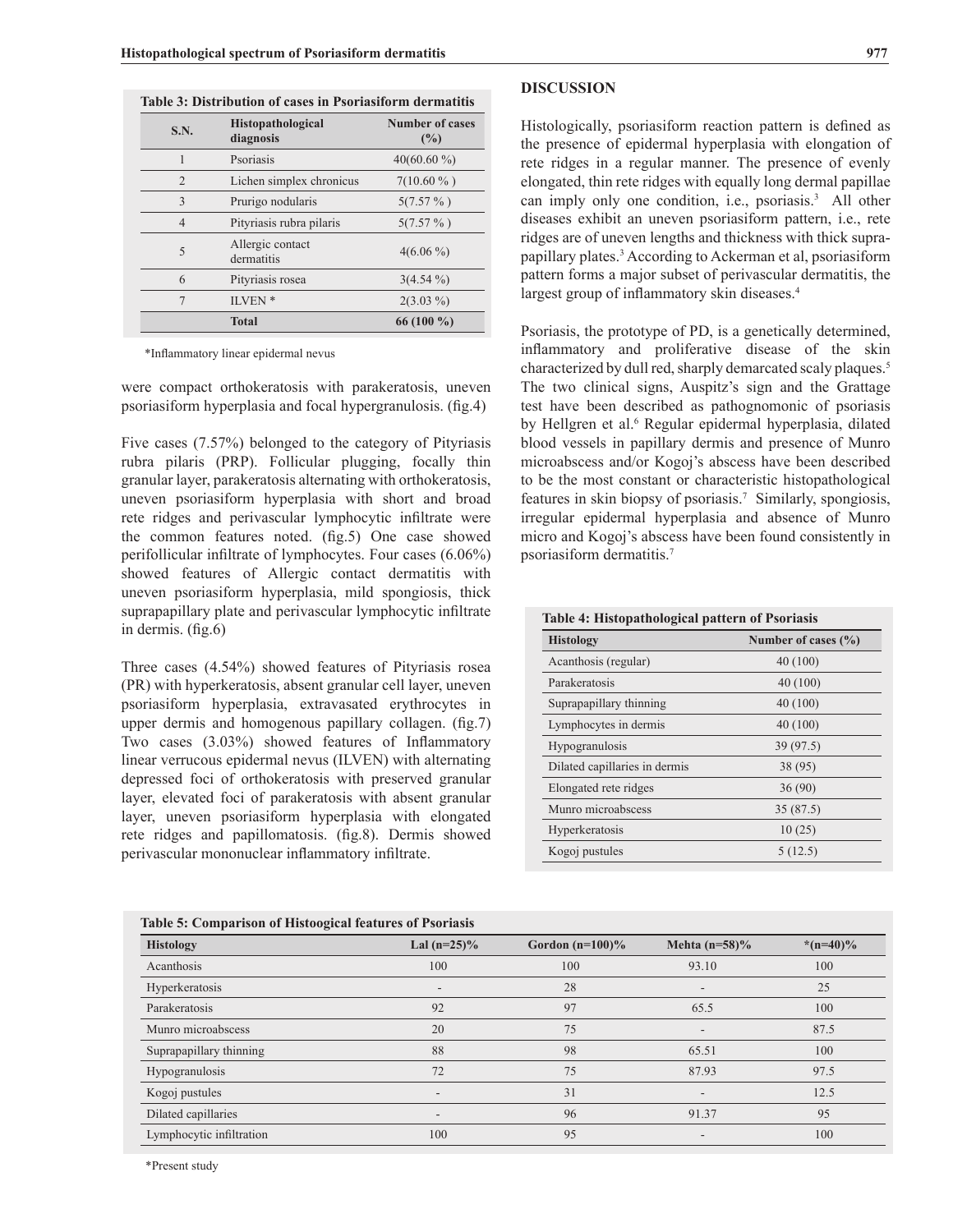

*Figure 1: Psoriasis showing regular acanthosis,elongated rete ridges, suprapapillary thinning, Munro microabscess (inset), hypogranulosis and lymphocytic infiltration in papillary dermis (HE Stain, X10).*



*Figure 3: Lichen simplex chronicus showing hyperkeratosis,diffuse parakeratosis,uneven psoriasiform hyperplasia with supra papillary thickening and perivascular lymphocytic infiltrate in dermis (HE Stain, X100).*



*Figure 5: PRP showing follicular plugging,parakeratosis alternating with orthokeratosis ,uneven psoriasiform hyperplasia with short and broad rete ridges and perivascular lymphocytic infiltrate were (HE Stain, X100).*

In the present study, there were 40 cases of Psoriasis and it was seen commonly above 40 yrs of age, 24 out of 40 cases  $(60\%)$ ; this was in accordance with Alexander et al<sup>8</sup>, who reported psoriasis being common in age group of 41–50 yrs. Thirty out of 40 cases (75%) were males and 10 (25%) were females with male to female ratio of  $3:1$ . Kaur et al<sup>9</sup>,



*Figure 2: Psoriasis showing spongiotic pustule of Kogoj (HE Stain, X40).*



*Figure 4: Prurigo nodularis showing compact orthokeratosis with parakeratosis, uneven psoriasiform hyperplasia (HE Stain, X100).*



*Figure 6: Allergic contact dermatitis showing uneven psoriasiform hyperplasia,thick suprapapillary plate and perivascular lymphocytic infiltrate in dermis (HE stain, X100).* 

Alexander et al<sup>8</sup> and Yang et al<sup>10</sup> also noted high prevalence in males.

Comparison of histopathological features of psoriasis is given in Table 5. Various histopathological studies of psoriasis like Lal et al<sup>11</sup>, Gordon and Johnson<sup>12</sup> and Mehta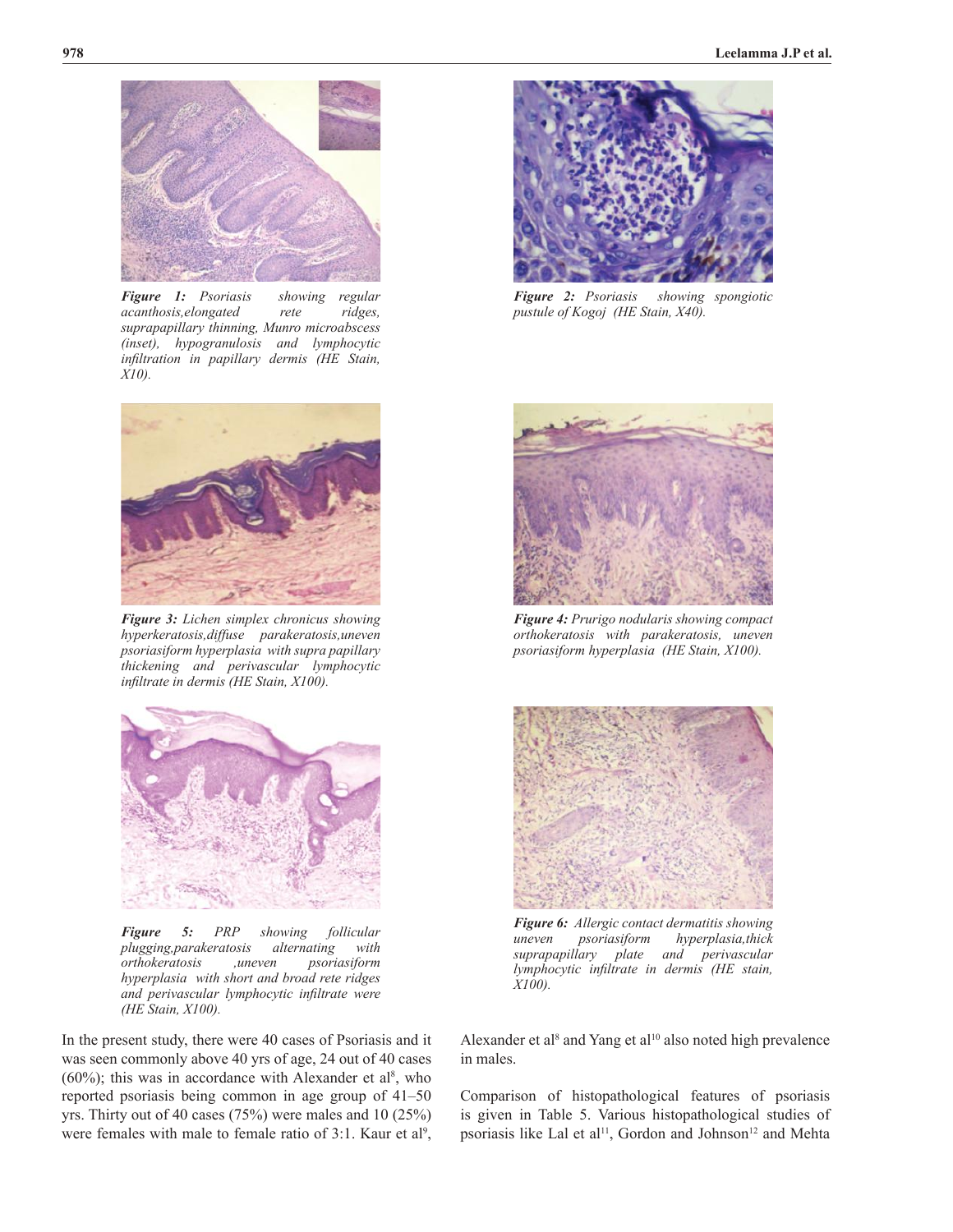

*Figure 7: PR showing hyperkeratosis,absent granular cell layer, uneven psoriasiform hyperplasia and extravasated erythrocytes in upper dermis (HE Stain,X100).* 

et al<sup>13</sup> also noted parakeratosis, acanthosis, suprapapillary thinning, Munro microabscesses and hypogranulosis in most of the cases. The present study also noted similar histological findings in majority of the cases of psoriasis. Mehta et al<sup>13</sup> stated that, suprapapillary thinning and the absence of granular cell layer could be added to the list of essential histopathological criteria for psoriasis, in addition to Munro microabscess and Kogoj's abscess.

Seven out of 66 cases (60.60%) were that of LSC. Most of the cases, 5 out of 7  $(71\%)$ , were reported in 41–60 year age group. 5 out of 7 cases (71%) were females. According to Lotti et  $a^{14}$ , LSC is observed more commonly in females compared to males, adults than in children and the microscopic features include stratified squamous epithelium exhibiting orthokeratosis, parakeratosis, acanthosis, and irregular hyperplasia of the rete pegs. The present study also noted similar nonspecific histological findings.

Five cases (7.57%) of PN were observed out of which 4 cases (80%) were in the 40-60 year age group and one case (20%) was in the 41-60 year age group. According to Darshan et al<sup>15</sup>, PN most commonly affects the middleaged and elderly, although it has been seen in young men and children as well. There is no sex predilection but our study had a male preponderance (4 males, 1 female). PN shares some features with both psoriasis and ichthyosis as it demonstrates parakeratotoic hyperkeratosis accompanied by acanthosis and papillomatosis.<sup>15</sup> The cases in our study also had histological overlap with psoriasis because of hyperkeratosis, parakeratosis and acanthosis.

PRP was diagnosed in 5 patients (2 males, 3 females). Age of onset ranged between 20 and 40 years. Age group, sex and histological features of PRP in our study were comparable to those conducted by Marrouche N et al.<sup>16</sup> Microscopically, follicular plugging in addition to checkerboard alternating orthokeratosis/parakeratosis may serve as clues to PRP diagnosis.

Allergic contact dermatitis was diagnosed in 4 patients (4



*Figure 8: ILVEN showing uneven psoriasiform hyperplasia,depressed foci of orthokeratosis with preserved granular layer and elevated foci of parakeratosis with absent granular layer (HE Stain,X40) .*

females). There was no age predilection. D.L Jovanovi et  $al<sup>17</sup>$  states that the value of light microscopic examination in order to differentiate between allergic contact dermatitis and chronic dermatitis is limited and it must be considered together with results of clinical examination and other tests. All four cases in our study had non-specific microscopic features like hyperkeratosis, acanthosis and chronic inflammatory infiltrate in dermis.

Prasad D et al<sup>18</sup> had 3 cases of PR and 2 out of 3 cases were females. All were in 31–40 year age group. In the present study, there were 3 cases of PR and they were observed in 20–40 year age group but all 3 cases were females. Some of the features of PR observed by Prasad D et al were comparable with our study namely absence of granular cell layer, extravasation of red blood cells in papillary dermis and homogenization of papillary collagen.

ILVEN is a distinct variety of keratinocytic epidermal naevus that appears at birth or early childhood, is 4 times more common in girls and has a linear distribution following the Blaschko lines.19 But in the present study, it was seen in 2 males and both were below 5 years of age.

Histopathologic findings in our study were more or less similar to a study by Bandyopadhyay et  $al^{20}$  with psoriasiform hyperplasia of the epidermis, varying amount of spongiosis, parakeratosis with hypogranulosis alternating with orthokeratosis with hypergranulosis and variable upper dermal perivascular lymphocytic infiltrate.

## **CONCLUSION**

Psoriasis has varied clinical presentations and there is overlap of both clinical patterns and distribution of PD, which often makes clinical diagnosis difficult. Some of the histopathological features are specific and characteristic for each entity like Psoriasis, Pityriasis rubra pilaris, Pityriasis rosea and Inflammatory linear verrucous epidermal nevus whereas some overlap in lesions like Prurigo nodularis, Lichen simplex chronicus and Allergic contact dermatitis.